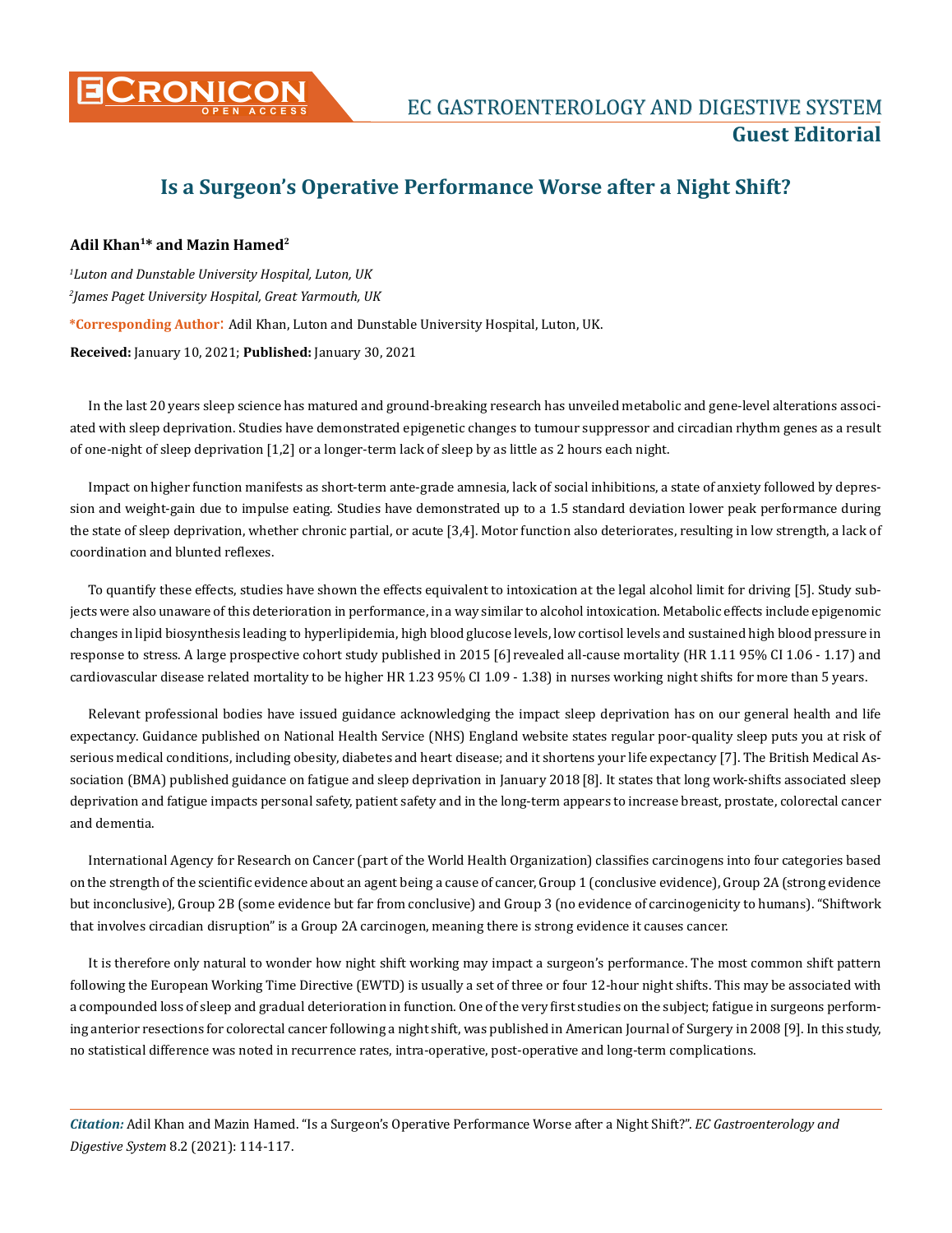115

In 2009, a retrospective cohort study concluded there was an increase in postoperative complication rates when surgeons operated with less than 6 hours of sleep compared to their colleagues who had also done a night shift but managed to get more than 6 hours of sleep (6.2% vs 3.4% OR 1.72 95% CI 1.02 - 2.89) [10]. A similar study published in 2013 found no difference in outcomes when looking at daytime elective laparoscopic cholecystectomies [11]. This study measured "conversion to open procedure" as a primary outcome. The authors believed it was an aggregate marker of complications arising intra-operatively.

In 2015, an article from the New England Journal of Medicine looked at cross-specialty surgical complication rates [12]. This was a retrospective study in Canada using cost-codes to assess time worked. The authors found no statistically significant difference in 30-day complication and mortality rates. The study highlighted its limitations, with some indication that those with years of experience perform better in a state of sleep deprivation compared to those who are on the learning curve, such as trainees [13]. This could be explained by the magnitude of higher-order brain function necessary to perform unrecognized and unfamiliar procedures. This function is significantly impaired with sleep deprivation. It may highlight an experienced surgeon's self-awareness and management. They were likely to cancel activity or seek help from well-rested colleagues if they felt they were not up to task, the study stated. Yet, on sub-group analysis, they found a statistically significant increase in complication rates when surgeons had performed more than one procedure overnight, which would align with Rothchild's results of less than 6 hours of sleep impacting surgical outcomes [10].

Various studies have demonstrated varying results with sleep duration and its impact on health. A consensus statement issued by the American Academy of Sleep Medicine and Sleep Research Society state, "6 hours or less (of sleep) was inappropriate to support optimal health" and "7 to 9 hours (of sleep) was appropriate to support optimal health". "The appropriateness of 9 or more hours of sleep could not be ascertained" [14].

Arguably, reasons for sleep deprivation are not limited to work. There has been a drive from professional bodies to address mental health within the healthcare industry. It comes as data emerges about depression and suicide rates [15]. A large meta-analysis of studies focusing on the psychological impact of long shifts, stress and depression and their relation to suicide rate in the medical profession revealed that the profession "Physician" is classified "at risk" for suicide with a standardised mortality ratio (SMR) of 1.44 (1 being baseline in society), with higher risk if the physician is female (SMR 1.9) and even higher if she is either a general surgeon, an anaesthetist, a psychiatrist or a general practitioner. These SMR figures are worse than suicide rates amongst those in the armed forces in the UK [16].

Consumption of stimulants is common and may seem a necessity in light of deteriorating performance in the workplace and the psychological impact of sleep deprivation. Socially acceptable stimulants such as coffee (caffeine) and smoking (nicotine) become the mainstay drugs for self-medicating. Coffee is the world's most popular drink at present [17].

Caffeine half-life plays a major role in preventing sleep hygiene. A serum caffeine level as low as 9 mg is known to be psychoactive. Paraxanthine, a key psychoactive metabolite of caffeine, slows caffeine clearance by the kidneys and to this effect, regular consumers of caffeine have higher circulating levels of both Caffeine and Paraxanthine, placing them at a higher risk of insomnia and disrupted sleep cycles. Paraxanthine levels remain high at 8 hours post caffeine consumption. It takes approximately 30 hours to clear serum caffeine levels down to 7 mg following a large latte from named coffee vendors, containing upwards of 225 mg in each drink [18].

A better understanding of good sleep is pivotal to help improve circadian habits. Sleep researchers claim that sedation does not equal sleep [19]. The Brainstem and the frontal lobe are selectively active during sleep in comparison to propofol sedation, which exerts a global depressive effect. Functional connectivity (FC) mapping by Magnetic Resonance Imaging (MRI) identified a stronger activity, especially between the cortex and subcortical structures during sleep. This may explain memory consolidation and learning which requires active processing of information within areas of the brain. These functional connectivity's were not present in the propofol-sedated subjects.

*Citation:* Adil Khan and Mazin Hamed. "Is a Surgeon's Operative Performance Worse after a Night Shift?". *EC Gastroenterology and Digestive System* 8.2 (2021): 114-117.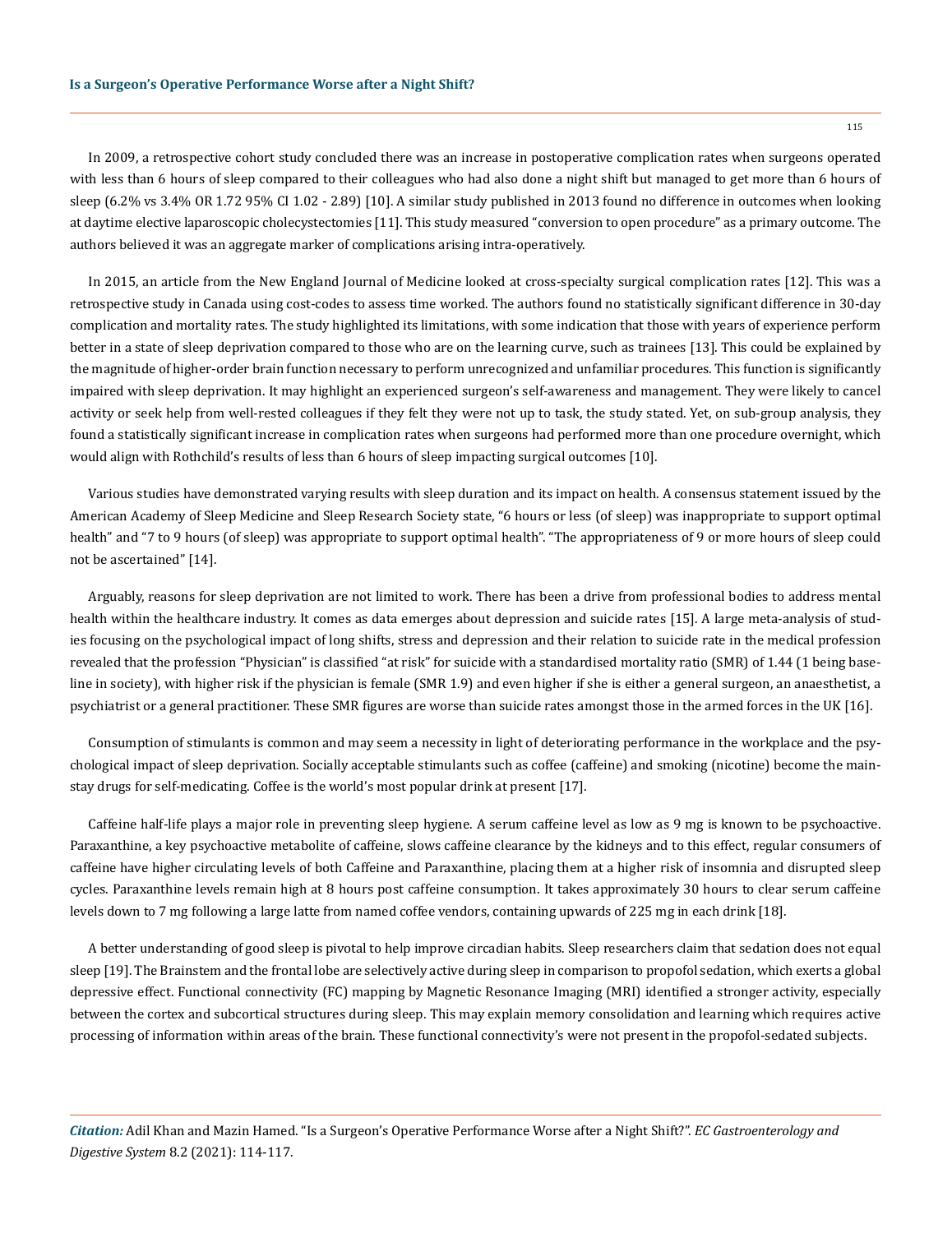In the 2000s, clinical sleep medicine was taken over by the concept of Sleep Hygiene, a set of environmental and behavioural changes, which lead to, improved sleep in the research and clinical setting [20]. Since, it has been widely promoted and adopted in clinical use. It appears to work effectively only when adequate support resources are available. Consequently, sleep clinicians and researchers identified sleep hygiene as a mono-therapy to tackle insomnia being largely ineffective in the community. This has led to social awareness and campaigns. Aimed at raising awareness and providing support necessary for sleep hygiene, charities have promoted campaigns like "Sleeptember" in the public sector. To conclude, sleep education is important and it should be considered in your practice and education.

# **Bibliography**

- 1. Cedernaes J., *et al.* ["Acute Sleep Loss Induces Tissue-Specific Epigenetic and Transcriptional Alterations to Circadian Clock Genes in](https://academic.oup.com/jcem/article/100/9/E1255/2836011)  Men". *[The Journal of Clinical Endocrinology and Metabolism](https://academic.oup.com/jcem/article/100/9/E1255/2836011)* 100.9 (2015): E1255-E12561.
- 2. Kuladottir GV., *et al.* ["One-night sleep deprivation induces changes in the DNA methylation and serum activity indices of stearoyl-CoA](https://www.ncbi.nlm.nih.gov/pmc/articles/PMC5000434/)  [desaturase in young healthy men".](https://www.ncbi.nlm.nih.gov/pmc/articles/PMC5000434/) *Lipids in Health and Disease* 15.1 (2016): 137.
- 3. [Ingrid Philibert. "Sleep loss and performance in residents and nonphysicians: a meta-analytic examination".](https://pubmed.ncbi.nlm.nih.gov/16335329/) *Sleep* 28.11 (2005): [1392-402.](https://pubmed.ncbi.nlm.nih.gov/16335329/)
- 4. Eric J Olson., *et al.* ["Sleep deprivation, physician performance, and patient safety 136.5 \(2009\): 1389-1396.](https://pubmed.ncbi.nlm.nih.gov/19892678/)
- 5. J Todd Arnedt., *et al.* ["Neurobehavioral performance of residents after heavy night call vs after alcohol ingestion".](https://pubmed.ncbi.nlm.nih.gov/16145022/) *The Journal of the [American Medical Association](https://pubmed.ncbi.nlm.nih.gov/16145022/)* 294.9 (2005):1025-1033.
- 6. Fangyi Gu., *et al.* ["Total and Cause-Specific Mortality of U.S. Nurses Working Rotating Night Shifts".](https://www.ncbi.nlm.nih.gov/pmc/articles/PMC4339532/) *American Journal of Preventive Medicine* [48.3 \(2015\): 241-252.](https://www.ncbi.nlm.nih.gov/pmc/articles/PMC4339532/)
- 7. [Cookies on the NHS website.](https://www.nhs.uk/live-well/sleep-and-tiredness/)
- 8. [Fatigue and sleep deprivation the impact of different working patterns on doctors \(2017\).](https://www.bma.org.uk/media/1074/bma_fatigue-sleep-deprivation-briefing-jan2017.pdf)
- 9. Colin Schieman., *et al.* ["Does surgeon fatigue influence outcomes after anterior resection for rectal cancer? \(2008\).](https://pubmed.ncbi.nlm.nih.gov/18424289/)
- 10. Jeffrey M Rothschild., *et al.* ["Risks of complications by attending physicians after performing nighttime procedures".](https://pubmed.ncbi.nlm.nih.gov/19826026/) *The Journal of the [American Medical Association](https://pubmed.ncbi.nlm.nih.gov/19826026/)* 302.14 (2009): 1565-1572.
- 11. [Christopher Vinden. "Complications of Daytime Elective Laparoscopic Cholecystectomies Performed by Surgeons Who Operated the](https://jamanetwork.com/journals/jama/fullarticle/1764050)  Night Before". *[The Journal of the American Medical Association](https://jamanetwork.com/journals/jama/fullarticle/1764050)* 310.17 (2013): 1837.
- 12. Anand Govindarajan MD., *et al.* ["Outcomes of Daytime Procedures Performed by Attending Surgeons after Night Work".](https://www.nejm.org/doi/full/10.1056/NEJMc1512756) *The New Eng[land Journal of Medicine](https://www.nejm.org/doi/full/10.1056/NEJMc1512756)* 373 (2015): 845-853.
- 13. [Paula Alhola and Päivi Polo-Kantola. "Sleep deprivation: Impact on cognitive performance".](https://www.ncbi.nlm.nih.gov/pmc/articles/PMC2656292/) *Neuropsychiatric Disease and Treatment*  [3.5 \(2007\): 553-567.](https://www.ncbi.nlm.nih.gov/pmc/articles/PMC2656292/)
- 14. [Nathaniel F. "Joint Consensus Statement of the American Academy of Sleep Medicine and Sleep Research Society on the Recom](https://pubmed.ncbi.nlm.nih.gov/26194576/)[mended Amount of Sleep for a Healthy Adult: Methodology and Discussion \(2015\).](https://pubmed.ncbi.nlm.nih.gov/26194576/)
- 15. Frédéric Dutheil., *et al.* ["2019 Suicide among physicians and health-care workers: A systematic review and meta-analysis \(2019\):](https://pubmed.ncbi.nlm.nih.gov/31830138/)  [e0223361.](https://pubmed.ncbi.nlm.nih.gov/31830138/)
- 16. [National Statistics UK armed forces suicides \(2018\).](https://assets.publishing.service.gov.uk/government/uploads/system/uploads/attachment_data/file/789799/20190328_UK_AF_Suicide_National_Statistic_2019_O.pdf)

*Citation:* Adil Khan and Mazin Hamed. "Is a Surgeon's Operative Performance Worse after a Night Shift?". *EC Gastroenterology and Digestive System* 8.2 (2021): 114-117.

116